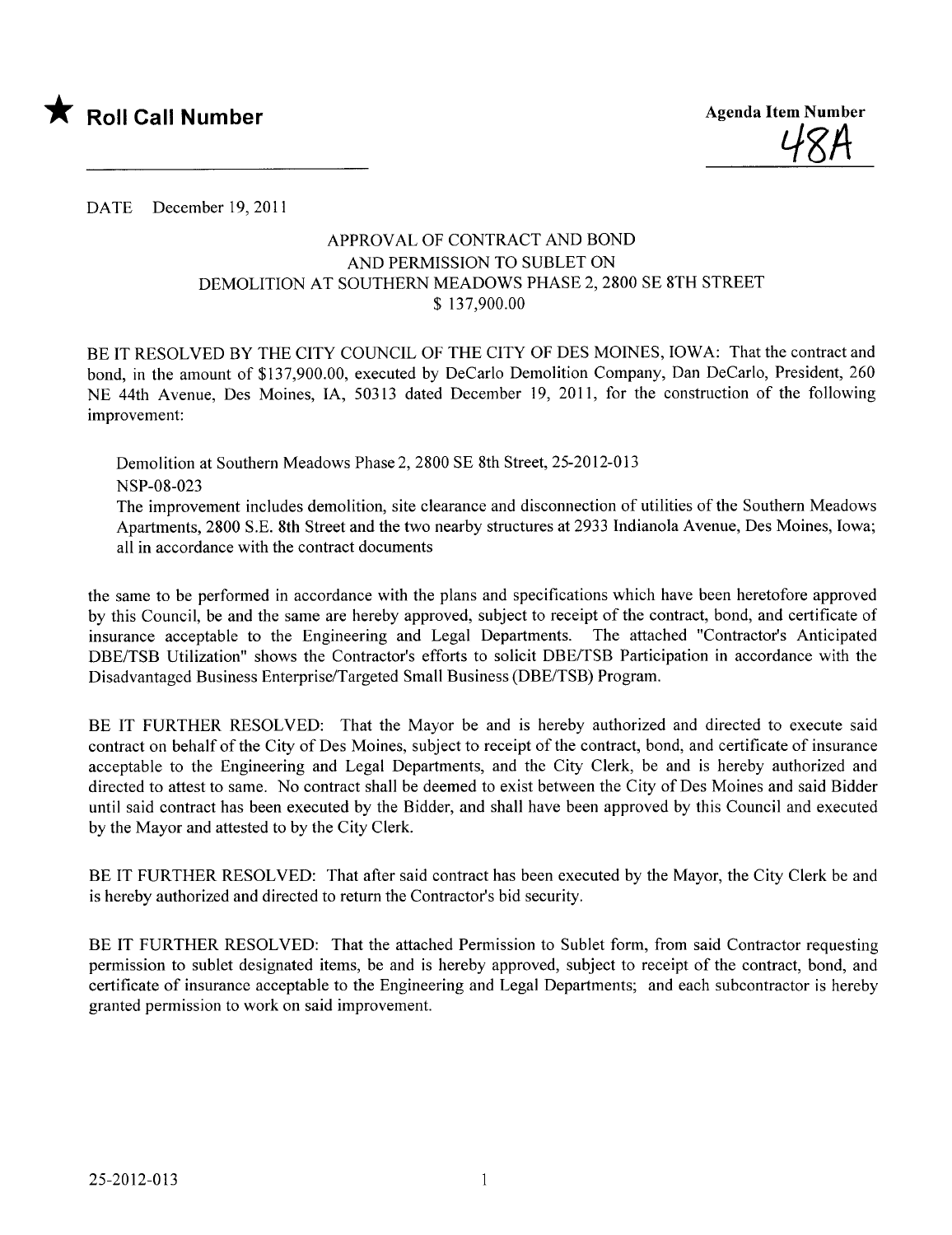

<u>TOH</u>

DATE December 19,2011

BE IT FURTHER RESOLVED: That the Des Moines Finance Director is hereby authorized to encumber this contract amount against the funds as identified below, and to acquire Builder's Risk Insurance, if appropriate, for the above referenced improvement.

| (City Council Communication Number | $11 - 763$ | attached) |
|------------------------------------|------------|-----------|
|                                    |            |           |

Moved by to adopt.

Moved by<br>FORM APPROVED <u>Yullar Vanderpool</u> Kathleen Vanderpool Deputy City Attorney

Funding Source: FY120perating Budget, Page 70, Unknown - Southern Meadows, CDBG2008901, Being:  $=$   $\mathbb{R}$  ommunity Development Block Grant (CDBG), Neighborhood Stabilization Program (NSP) funds contracted by the Iowa Department of Economic Development (IDED)

| <b>COUNCIL ACTION</b> | <b>YEAS</b> | <b>NAYS</b> | <b>PASS</b> | <b>ABSENT</b>   |
|-----------------------|-------------|-------------|-------------|-----------------|
| <b>COWNIE</b>         |             |             |             |                 |
| <b>COLEMAN</b>        |             |             |             |                 |
| <b>GRIESS</b>         |             |             |             |                 |
| <b>HENSLEY</b>        |             |             |             |                 |
| MAHAFFEY              |             |             |             |                 |
| <b>MEYER</b>          |             |             |             |                 |
| <b>MOORE</b>          |             |             |             |                 |
| <b>TOTAL</b>          |             |             |             |                 |
| <b>MOTION CARRIED</b> |             |             |             | <b>APPROVED</b> |
|                       |             |             |             |                 |
|                       |             |             |             |                 |
|                       |             |             |             | Mayor           |

I, Diane Rauh, City Clerk of said City Council, hereby certify that at a meeting of the City Council, held on the above date, among other proceedings the above was adopted.

IN WITNESS WHEREOF, I have hereunto set my hand and affxed my seal the day and year first above written.